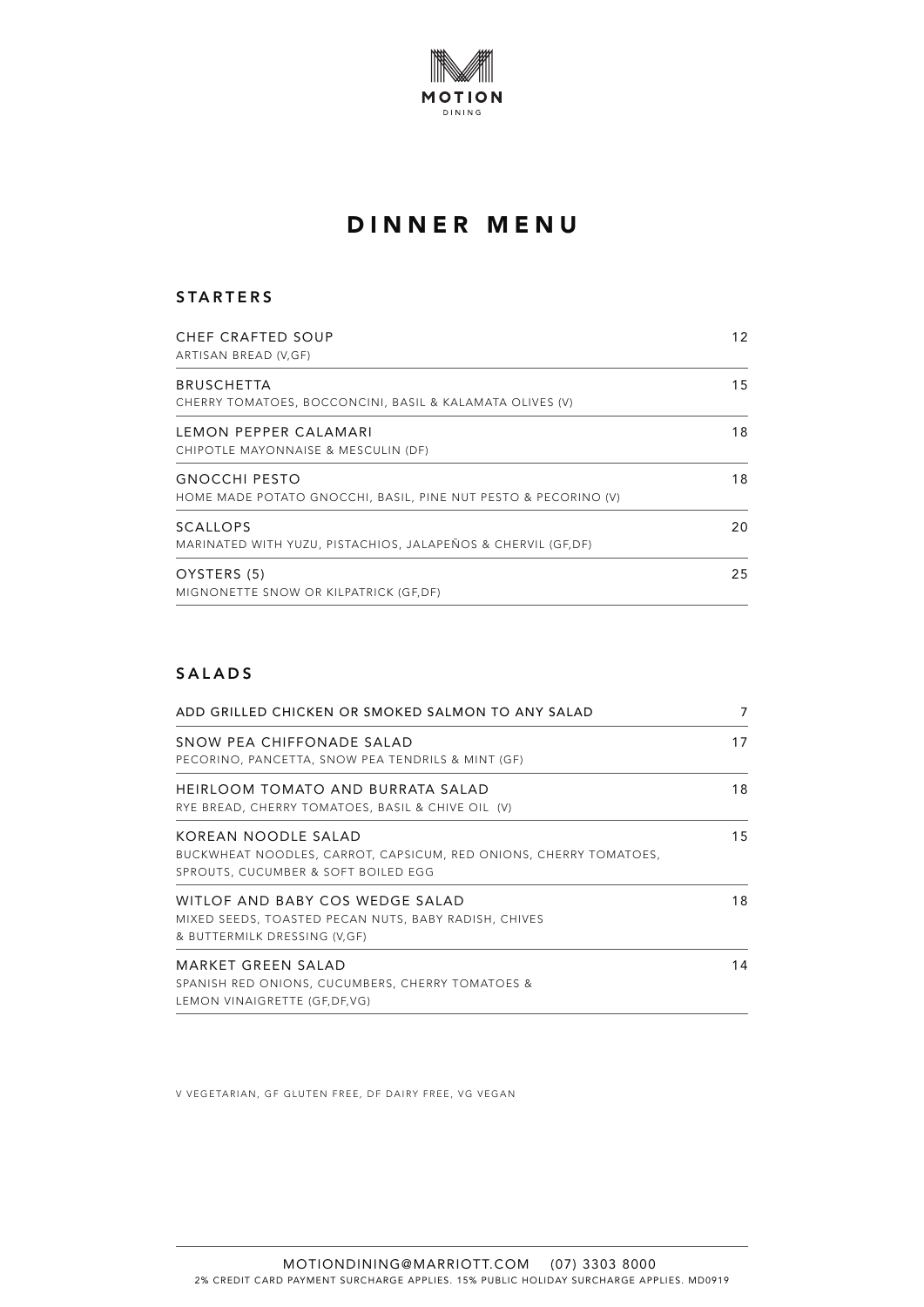

### MAIN COURSE

| MARINATED SPATCHCOCK<br>MUSHROOM PURÉE, GRILLED ZUCCHINI, ARTICHOKE, MINT & SHAVED PARMESAN (GF)                                  |    |
|-----------------------------------------------------------------------------------------------------------------------------------|----|
| LAMB SHOULDER BRAISED AND PRESSED<br>CELERIAC RISOTTO, CHARRED PEARL ONIONS, PINE NUTS, GOAT'S MILK CHEESE<br>& RED WINE JUS (GF) | 35 |
| <b>CRAB LINGUINE</b><br>CHILLI, PARSLEY, CHERRY TOMATOES & LEMON                                                                  | 35 |
| CRISPY SKIN TASMANIAN SALMON<br>CELERIAC PURÉE, BRUSSELS SPROUTS, BRAISED PARSNIPS & BELL PEPPER COULIS (GF)                      | 35 |
| <b>BUTTER CHICKEN</b><br>STEAMED BASMATI RICE, PLAIN NAAN & MIXED VEGETABLE PICKLE                                                | 35 |
| SEAFOOD CURRY<br>SPANNER CRAB, PRAWNS & SCALLOPS WITH STEAMED BASMATI RICE, PAPADUMS<br>& MANGO CHUTNEY                           | 38 |
| GARLIC AND THYME ROASTED BUTTERNUT SQUASH<br>PUFFED QUINOA, MUSHROOM RAGOUT, APPLE & KALE CHIPS (GF, DF, VG)                      | 29 |
| <b>FLANK STEAK</b><br>CHILLI SOY & GINGER GLAZED, STEAMED BEANS & CRISP SHALLOTS                                                  | 35 |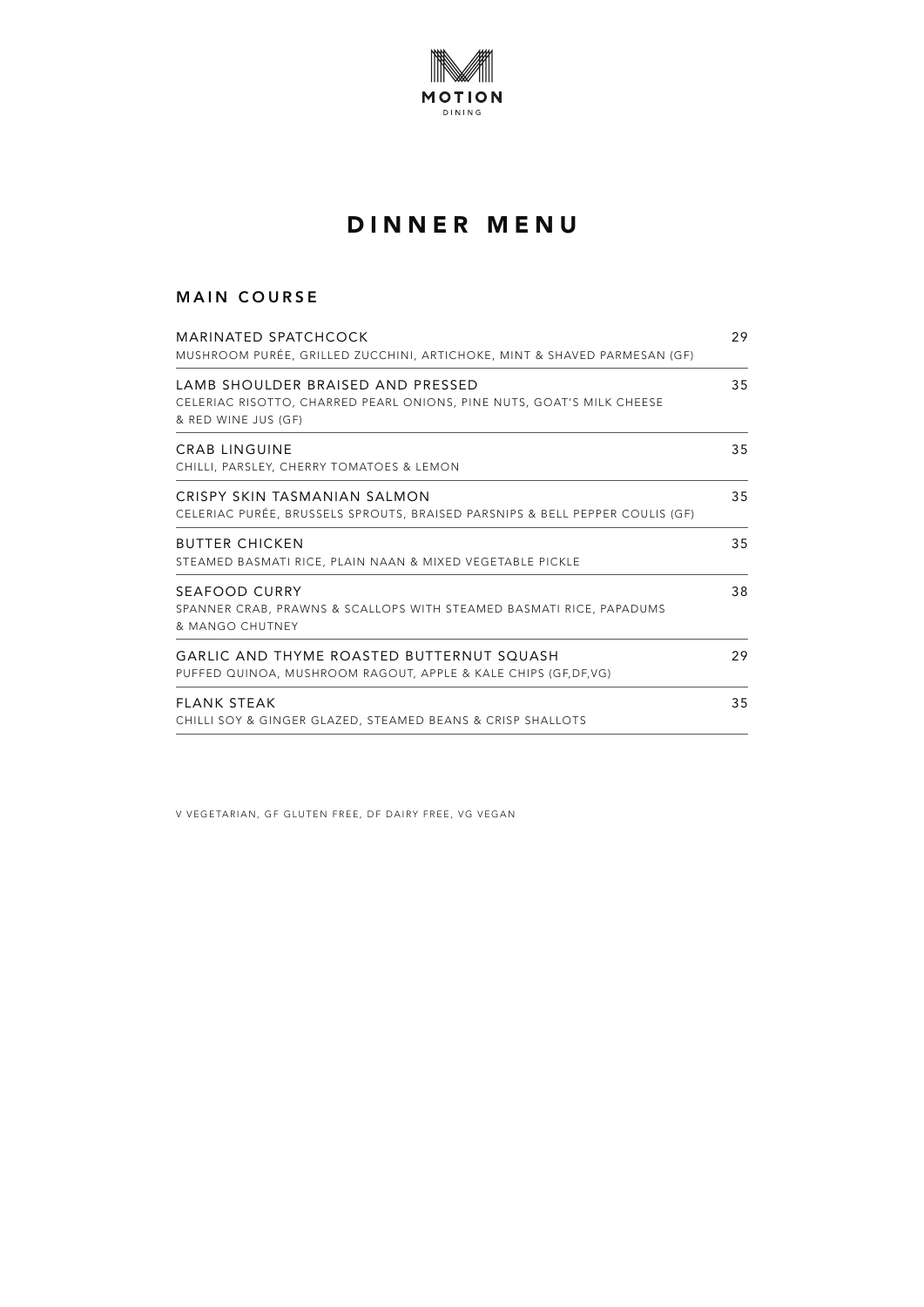

#### FROM THE CHAR GRILL

| INCLUDES STEAMED BEANS, BABY CORN AND FLOWERING CAULIFLOWER |      |    |
|-------------------------------------------------------------|------|----|
| BEEF TENDERLOIN (GF)                                        | 200G | 38 |
| WAGYU RUMP (GF)                                             | 250G | 38 |
| GRASS FED LAMB RACK (GF)                                    | 300G | 45 |
| QUEENSLAND BUGS (GF)                                        | 300G | 39 |
| MARKET FISH (GF)                                            | 200G | 35 |
|                                                             |      |    |
| SAUCE: MUSHROOM, PEPPER, CHERMOULA OR JUS                   |      | 4  |

### **SIDES**

| STEAKHOUSE CHIPS AND ROASTED GARLIC AIOLI (V, GF, DF)                         |    |
|-------------------------------------------------------------------------------|----|
| ROAST BABY CARROTS, PISTACHIO LIME BUTTER & FINGERLIME (V,GF)                 | 12 |
| CHARRED ASPARAGUS, SOFT BOILED EGG, PARMESAN CRUMBS<br>& MUSTARD DRESSING (V) | 12 |
| PAN FRIED MUSHROOMS, GARLIC, PARMESAN & THYME (V,GF)                          | 12 |
| LOCAL RED SKIN POTATO MASH WITH CHIVE OIL (GF, VG)                            | 10 |